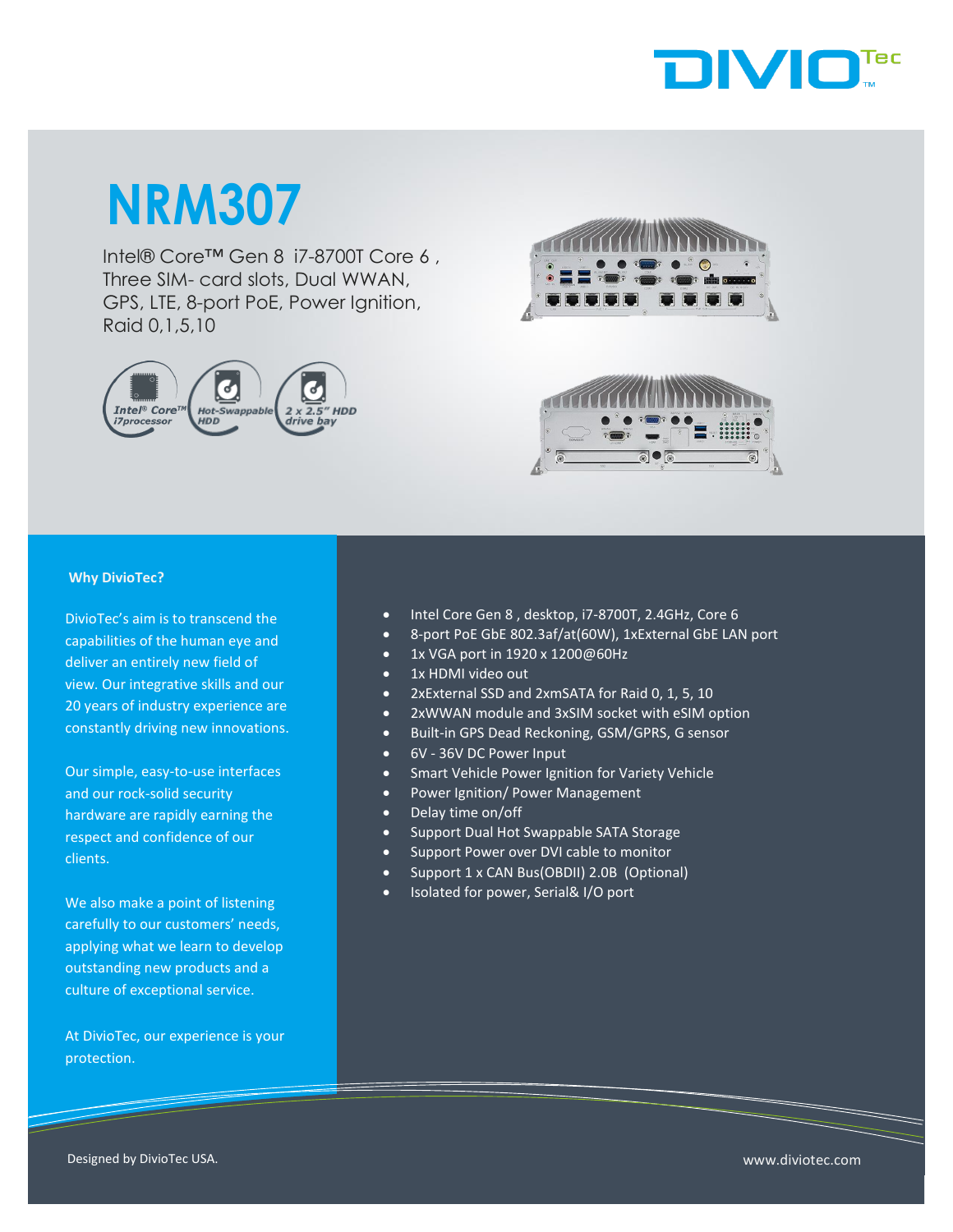

## Specifications

| CPU/Chipset                  | Intel® Core™ 8th Gen. i7-8700T, 2.4GHz, 35W, 6 Core<br>Intel® Q370 platform controller hub                                                                                                                                                                                                                                                                                                                                   |
|------------------------------|------------------------------------------------------------------------------------------------------------------------------------------------------------------------------------------------------------------------------------------------------------------------------------------------------------------------------------------------------------------------------------------------------------------------------|
| Memory                       | 2-Channel 204-pin DDR4 SO-DMIM sockets(Per channel up to 16GB)                                                                                                                                                                                                                                                                                                                                                               |
| LAN Chipset                  | 8 x PoE 10/100/1000 Mbps 802.3af/at (Max. 60W)<br>1x External LAN, 10/100/1000 Mbps                                                                                                                                                                                                                                                                                                                                          |
| I/O Interface-front          | 24 LED indicators (including 4 x programmable LED)<br>1 x HDMI 1.4b.<br>1 x VGA<br>1 x ultraONE+ for 10M video + audio output + 24VDC output<br>2 x USB 3.1 type A (5V/1A)<br>2 x Externally accessible SIM card sockets<br>2 x 2.5" removable SSD tray :1 x Reset button ; 1 x Power button ; 5 x SMA antenna                                                                                                               |
| I/O Interface-Back           | 8 x PoE 802.3af/at (Max. 60W)<br>1-Port LAN, 10/100/1000 Mbps<br>1 x 5-pin terminal block for 9V~36V DC<br>1 x Mic-in, 1 x Line-out<br>4 x 2 connector for 12VDC/2A output, power button, 2 x MDI<br>2 x DB9 for full RS232<br>1 x DB9 for full RS232/422/485 (RI, 5V/0.5A, 12V/0.5A)<br>1 x DB15 1 x Isolated CANBus 2.0B<br>1 x GPS DR<br>$4 \times$ DI and $4 \times$ DO<br>4 x SMA antenna<br>4 x USB 3.1 type A (5V/1A) |
| Audio                        | 1 x Line-out, 1 x Line-in and 1 x Mic-in                                                                                                                                                                                                                                                                                                                                                                                     |
| Power Input Power Protection | 6~36VDC input<br>Nominal voltage: 9~36V<br>Cranking voltage: 6V (less than 30 seconds continuous operation)<br>Reverse protection/Over voltage protection<br>OCP with field replaceable fuse<br>UVP with programmable threshold setting<br>System wake up event<br>Ignition switch<br>RTC timer ALARM interrupt<br>Cellular SMS wakeup signal<br>Wake up on LAN (LAN 1)                                                      |
| Storage                      | 2x2.5" SATA 3.0 external SSD, 2xmSATA, Support Raid 0,1,5,10                                                                                                                                                                                                                                                                                                                                                                 |
| Power Input                  | 6~36V DC input                                                                                                                                                                                                                                                                                                                                                                                                               |
| <b>Power Protection</b>      | Automatics Recovery Short Circuit Protection                                                                                                                                                                                                                                                                                                                                                                                 |
| Power Management             | Vehicle Power Ignition for Variety Vehicle                                                                                                                                                                                                                                                                                                                                                                                   |
| Power Off Control            | Power off Delay Time Setting by BIOS and Software Utility                                                                                                                                                                                                                                                                                                                                                                    |
| <b>GPS</b>                   | M8N on board<br>Controller: Ublox NEO-M8N<br>Support GPS / Gloness / QZSS / Galileo / Beidou; Parallel reception<br>of multiple GNSS<br>Proprietary integration module<br>UART interface with default baud rate: 9600<br>MMCX antenna port<br>Support programmable power On/Off, hardware reset control                                                                                                                      |
| Power Output                 | DC12V/2A max.                                                                                                                                                                                                                                                                                                                                                                                                                |
| Watch Dog                    | Watchdog Timer Support, Offer 1 - 255 Step                                                                                                                                                                                                                                                                                                                                                                                   |